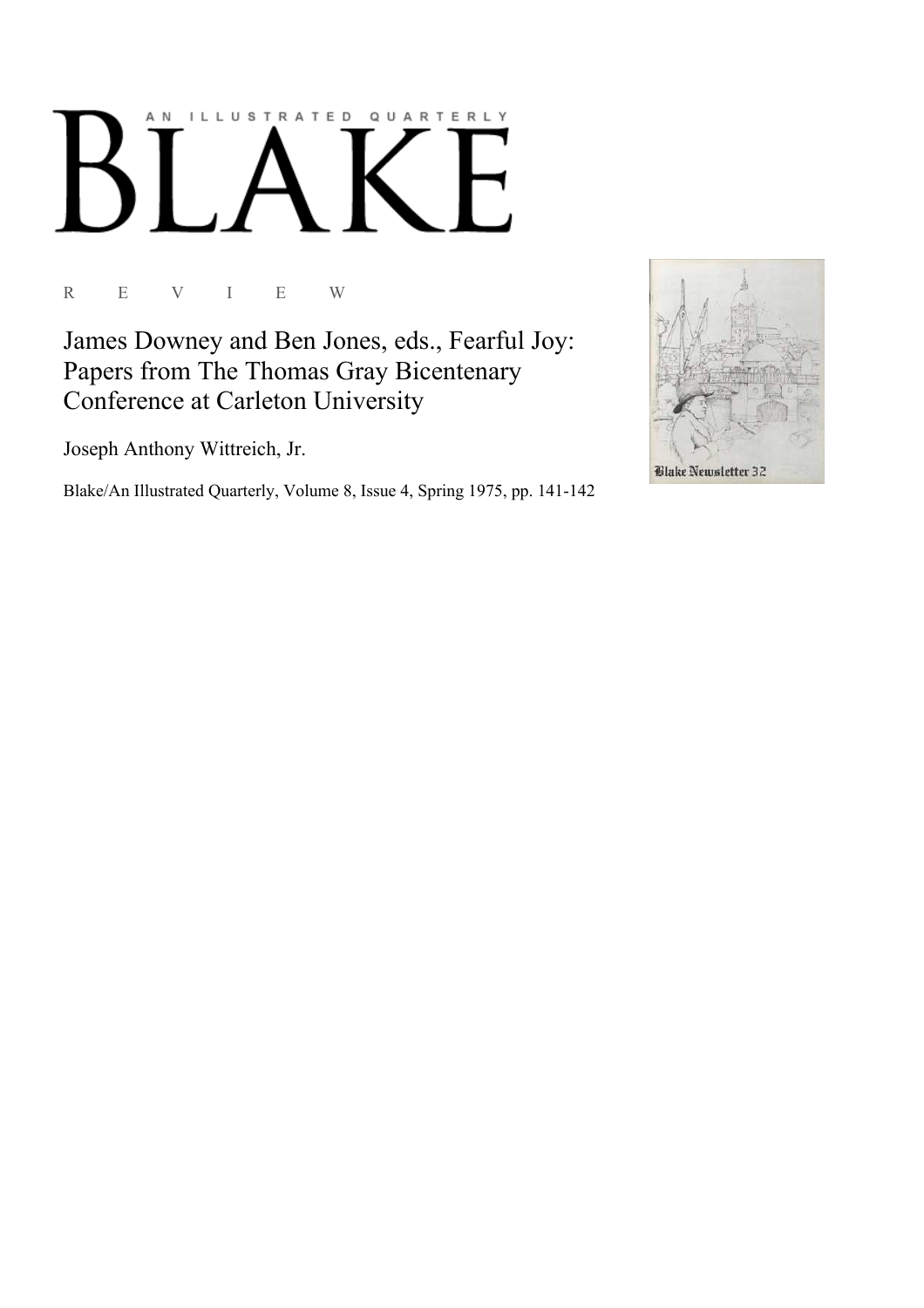*Fearful Joy: Papers From The Thomas Gray Bicentenary Conference At Carleton University.*  Edited by James Downey and Ben Jones. Montreal and London: McGill-Queen's Press, 1974. \$11.50.

Reviewed by Joseph Anthony Wittreich. Jr.

Carefully edited and handsomely appointed with twentyfive reproductions (fourteen of Blake's work), the Gray bicentenary volume is both varied in its approaches and expansive in its concerns, one of which is gathered into focus by the editors' Preface: "What of Gray's illustrators, commentators, and critics, " they ask; "what, especially, of Blake . . . --what had he seen in Gray's poems to inspire him to illustrate them so copiously and beautifully' (pp. xi-xii)? To these questions, particularly the last, the essays by Irene Tayler ("Two Eighteenth-Century Illustrators of Gray") and Ben Jones ("Blake on Gray: Outlines of Recognition") are a response. Both critics understand that in Blake's work the written word and pictorial expression, each requiring its own lexicon, each informed by its own traditions, literary and pictorial, call for different types of consciousness; and both also perceive that interpreting Blake's pictures depends upon defining their relationship to the written word. The relationship between Blake's pictures and Gray's poems, they conclude, is marked by a spirit of contention, Blake creating designs that, not "consonant" with Gray's poems, "counter" them--designs that are "disruptively critical and possionately interpretive" (pp. 119-20, 25), involving Blake in a "polemic" with his precursor. Out of this polemic--out of the "disparity" between Gray's poems and Blake's designs for them--comes what Jones calls "individualized interpretation," "highly articulate representations of . . . a response" at once "imaginative" and militantly "independent" of Gray's poetry and of the critical tradition it elicited (pp. 127, 129, 134).

This thesis is not new: it was first advanced by Ms. Tayler in her admirable book-length study of **Blake's designs for Gray's poems and is propounded** again in her essay for this bicentenary volume, an essay that is both judicious in its description of individual designs and perceptive in its interpretation of them. In contrast, Jones' essay exhibits too much inattention to, and imprecision of, detail to inspire confidence. In his discussion of Adversity and the sleeping poet, Jones attends to the iconography of gesture, the raised right hand, while ignoring the dark clouds toward which it points. (Is there an analogue to be noted between this design and plate 1 of *Milton--the* raised right hand, the dark swirling clouds?) Or, when interpreting the sequence of designs for *Ode on the Spring,* Jones makes no dis tinction between the nude figure of the awakened year in plate 3 and the "nude" poet of plate 6, who is actually clothed in filmy, bardic vestments. The quality of response that distinguishes Tayler's clarity from Jones' murkiness is strikingly evident in the statement each critic makes about the first design for the *Ode on the Spring* series: Jones says

f

-,

it is "introductory," yet different from the last four designs, which "illustrate the text of the poem" (p. 130); more pointedly, Tayler acknowledges that it is a "frontispiece to the whole set of six poems and so includes allusions to each of the six" (p. 126, n. 4).

Unquestionably, Tayler's is the finer, the more discriminating, of the two essays; but even so, her essay is flawed by inexact historical observations that, in the final pages, are crippling to her argument. According to Tayler, it was not until 1745 that publishers, either in England or on the continent, "attempt ed to incorporate illustration into text" (p. 123); in that year, Albrizzi printed an edition of Tasso's *Gerusalemme Liberata* with designs engraved after Piazzetta. What is "new" in these designs, says Tayler, is "the series of vignetteshaped headpieces and tailpieces," which contain elements not just decorative (as they had been in earlier illustration) but truly interpretive; these designs mark a turning point in the history of book illustration, her argument goes, and Bentley, probably familiar with this edition, is said "to have been the only illustrator for the next *forty years* to realize that a revolution in book design was taking place" (p. 125). These propositions, however convenient, cannot be historically authenticated.

James Thorpe once observed that "ornamental borders, initials , headpieces and tailpieces are not illustrations but decorations. Like the type and the cover," he says, "they belong to the production of the book rather than to the author's text. The two processes--decoration and illustration--are quite distinct"--distinct during the 1890s but not, as Tayler implies, during the eighteenth century. David Bland might have provided Tayler with the proper historical perspective, observing that "while illustration came first it was followed  $\ldots$  by its abstract counterpart, decoration," which, rather than being a mere embellishment, worked in harness with illustration to convey a poem's meaning. Such was the case in the Renaissance, and in much illustration of the eighteenth century. For verification, one may turn to the first illustrated edition of *Gerusalemme Liberata* or to the designs that were made to accompany Spenser's *The Shepheardes Calendar*  --in both instances, illustration and text are wedded, probably because illustrator and poet worked in consort. Or for the kind of unity Tayler discovers between decoration and illustration, one may turn to biblical illustration of the Renaissance or to some Milton illustration of the early eighteenth century (the designs by Cheron and Thornhill accompanying the 1720 Tonson edition of Milton's poems--designs composed of headpieces, tailpieces, and letter ornaments—provide a convenient example).

lllllllllllllllllllllllllillllllllllllllllllllllllllllllllllllllllllllllllllllllllllllllllllilllliililiiilllliillllliiillllll

*Joseph Anthony Wittreich, Jr., author and editor of many publications on Blake, has recently finished a book on Blake and Milton, published by the University of Wisconsin Press.*